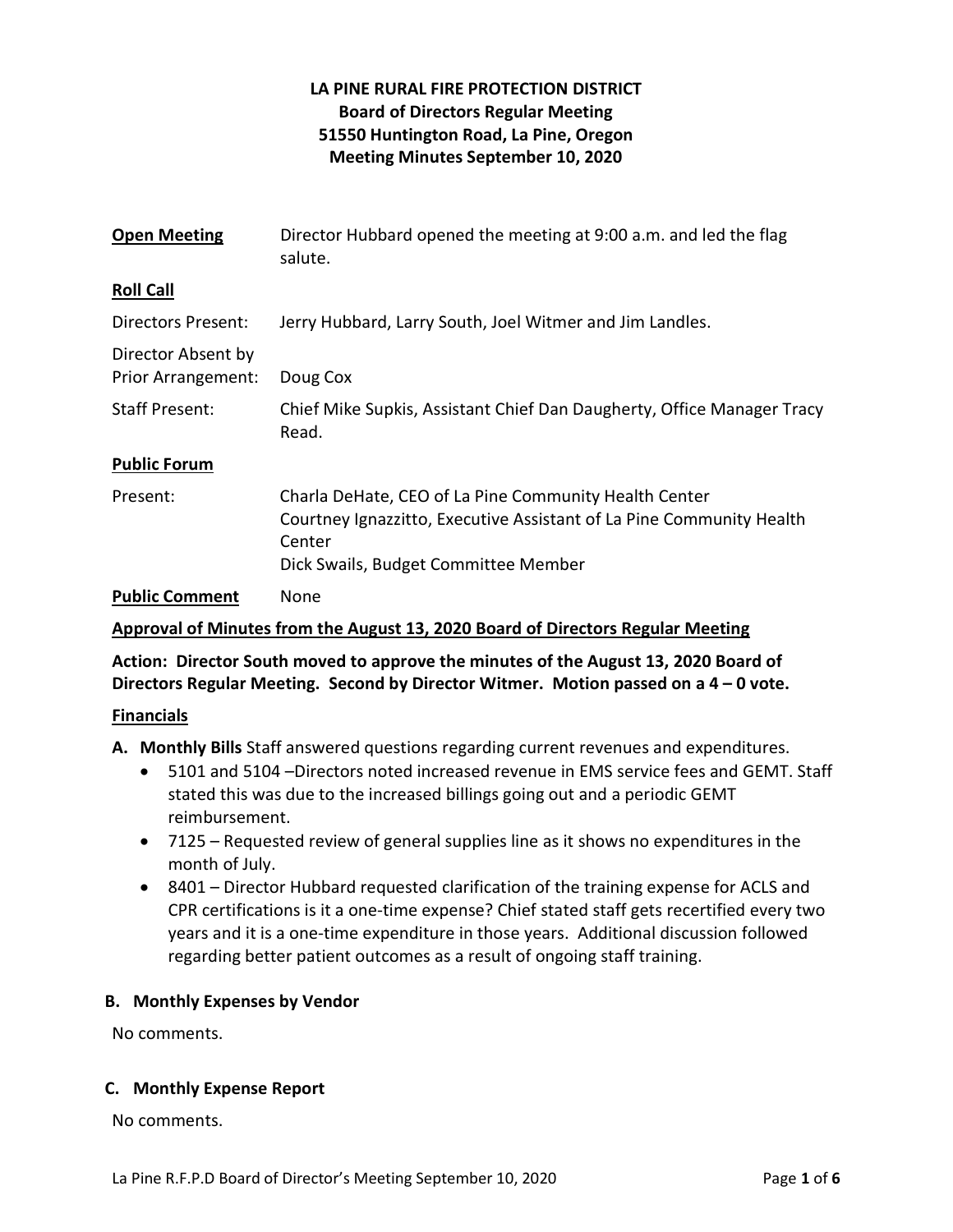Action: Director Witmer moved to approve monthly expenses presented from 8/14/20 – 9/10/20 in the amount of \$399,981.39. Second by Director Landles. No further discussion or comments; motion passed on a 4-0 vote.

## Management Report

#### A. Monthly Alarm Report.

August transports increased as is typical for this time of year.

### B. Multiple Alarm & Building Permit/Valuation Report.

• Staff reported that while August saw a statistical decrease in 2-alarm multiple alarms, there is a significant increase in 3 and greater simultaneous alarms indicating increasing call load.

#### 2020 Student Reserves – Added Agenda Item

Chief introduced the 2020 Student Reserves. Present were Elijah Dodson, Paige Dye, Aaron Blanshan, Micah Brown, and Tobias Carleton. The Reserves recapped their first few weeks of training. Board expressed congratulations and appreciation to the new students. Chief advised that RV Villapondo was hired by Lake Oswego, and two other senior student reserves are finalists for career positions. Lake Oswego is a well-respected agency, and they have expressed their appreciation for the high level of training the District provides its students and that now have hired three. Discussion followed regarding the student program, success rates and cost to the District.

#### C. Management and Activity Report

- Director Hubbard asked about the Hermosa/Stellar fire. Staff responded this is not included in the current report as it occurred in "September". This was a unique situation during a red flag event with strong easterly winds causing fallen trees and downed power lines, which resulted in several brush fires. Midstate is able to adjust their electrical circuit breaker system to trip quicker, which they did in for this wind event. Fire was controlled quickly by Wildland Engine 142 with a very aggressive initial attack backed up by COID units and a district general alarm - very likely saving area homes and other structures. District units were able to clear within forty minutes and is very fortunate not to be one of the big Oregon fires this week.
- Charla DeHate inquired about tree density near homes in Crescent Creek and the hazard they create. Chief responded that trees themselves if spaced, trimmed (no ladder fuels) and green, are not the fire hazard to homes. It is hardening the home from the wildfire spark storm that is becoming the most significant prevention take away that is coming out of recent big fires. Additionally, dried grass, juniper shrubs, and bark mulch against a structure is what communicates the fire to the home not necessarily trees. He suggested keeping a few feet noncombustible zone and then the trees watered. Also explained how ladder fuels under the trees can contribute to fire intensity danger. As far as neighboring property compliance, while there is state fire wise legislation in place in which WUI properties are to be maintained in a fire safe condition by law there is unfortunately no pre fire enforcement available - just education.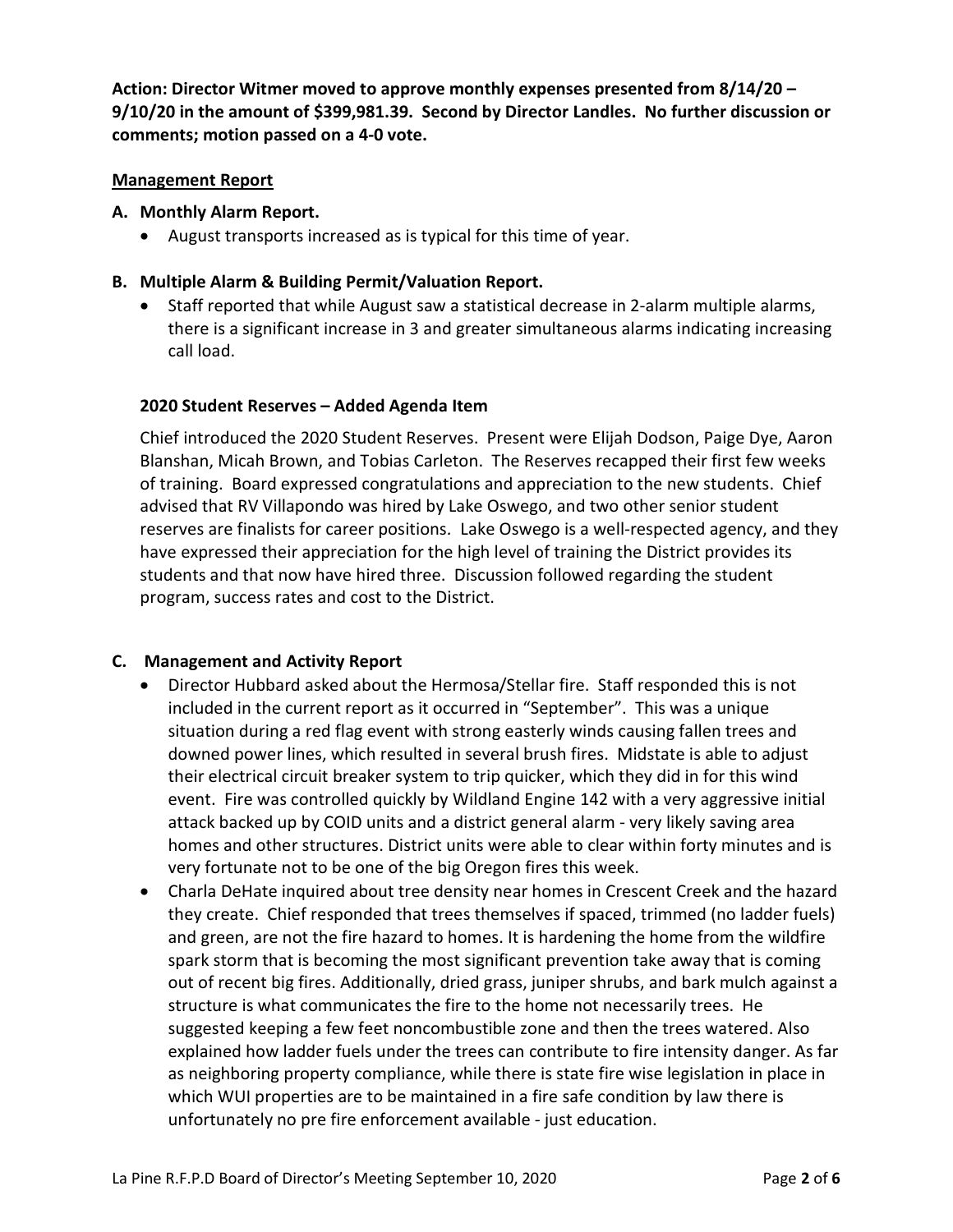- Staff provided an update on the statewide fire situation and conflagrations. Due to lack of local mutual aid resources and all OSFM conflag teams (which are actually local resources on loan) are tapped out, the District has increased on-duty staffing significantly during this extreme fire danger and state wide emergencies. There will be an increase in overtime costs as a result. The District couldn't expect any mutual aid resources available to help with responses. Some Central Oregon agencies have dispatched two task forces to wildfires in other areas – one to Detroit, Oregon (Lions Head Fire) and one to Chiloquin (242 Fire).
- General Board and staff discussion on statewide wildfires and evacuation orders. Chief discussed how the La Pine area has improved its wildfire resilience and forest health in recent years which will help reduce the intensity of wildfires and improve survivability. This must be an ongoing process.
- Director Hubbard reminded everyone of the UDRC grant funds available for firewise work in South County. \$500 reimbursement per property owner as long as funds are available. Go to UDRC.Org for application information.
- Grant update: There are three FEMA grants in the process. One "pay it forward" COVID grant was received last month to buy extra equipment related to COVID needs and the next pandemic. Two FEMA COVID expense reimbursement grants have been received, and a VFA Forestry Grant (50% match) for eight sets of turnout gear was awarded. There is an SDAO securities and safety grant opportunity coming up.

## Correspondence / News

- Discussion regarding Spikerman Court fireworks issue. District had received multiple complaints of illegal fireworks use at a weekend party at the residence on a Saturday night in August and letter sent to the registered property owner. The homeowner responded to the District's correspondence regarding the short-term renter's activities.
- Discussion regarding SDAO Fire District Directors' Academy. Voluntary on-line program and three levels of certificates available.
- There has been no further communication from OHA review on the records requested in August.
- Chief clarified correspondence items relating to clinic appeals (to staff, level 1) that require no Board action at this time. Staff includes all correspondence in the packet to keep everyone abreast of issues and details. Action items for the Board are placed in new business.

## Old Business

- A. Public/Private Partnership for Facility Transports update the draft agreement is on hold pending ASA language revision, which the ASA advisory committee is working on with District input. The County Commissioners are encouraging the ASA advisory committee to make action on this a priority.
- B. Discussion regarding Board of Directors letter that was requested by DeHate to La Pine CHC confirming the appeal process was appropriately followed. DeHate stated that while CMT can be used to transport stable patients, LCHC has not called on them for these transports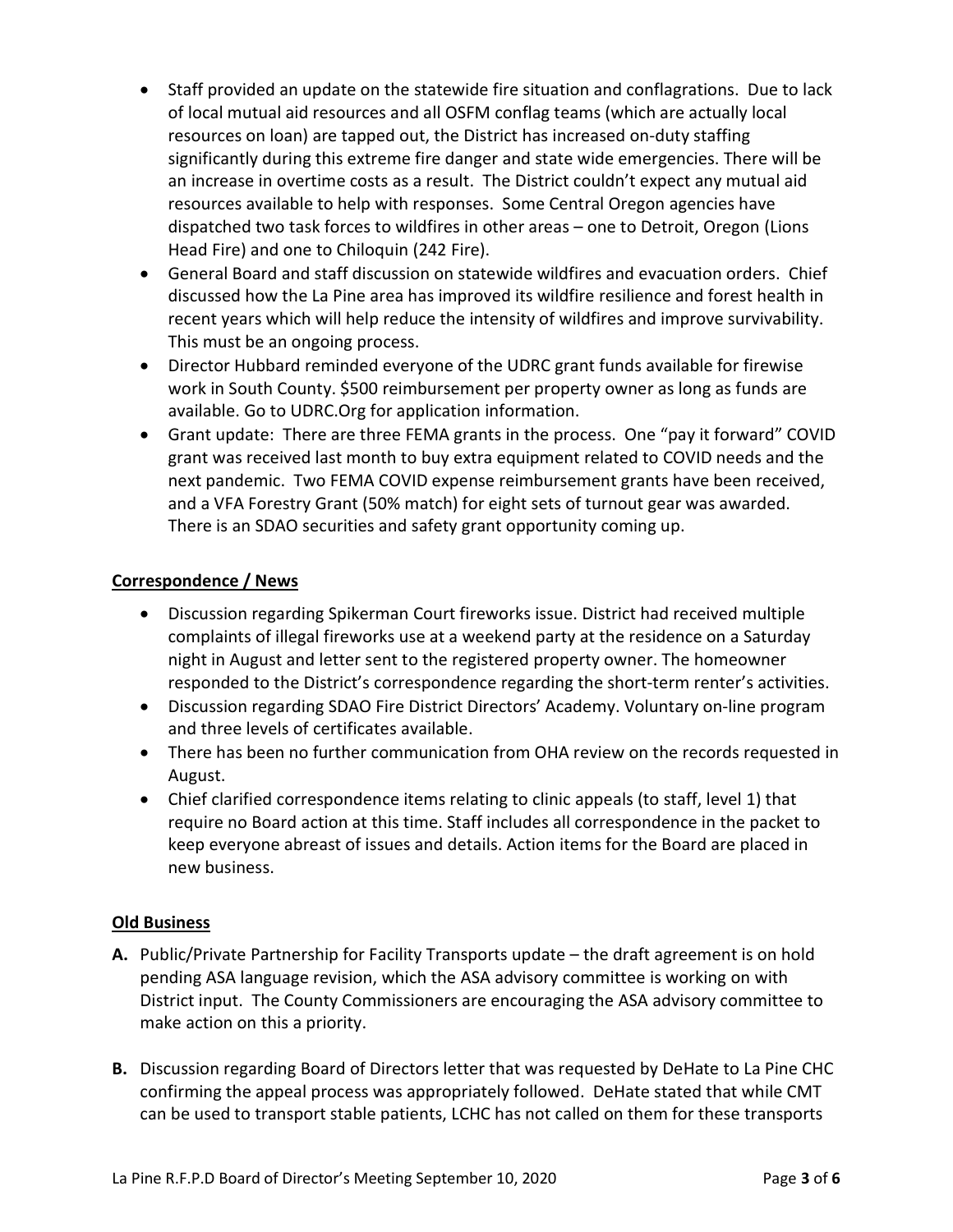because the clinic has received grant funds which are used to provide taxi service, gas cards and other transportation options.

Discussion between the Board and LCHC staff continued, with LCHC staff stating that per the ASA they are not able to use CMT for the transport of unstable patients, regardless of whether the call was made by 911 or directly to CMT. DeHate claimed CMT has refused those calls in the past because their units are too far away, and have directed LCHC to call 911. Chief drew the Board's attention to previous correspondence with CMT and LCHC, included in the Board packets. This includes a letter from CMT that was requested last month as at that time the LCHC said CMT would not transport to the ER which CMT disputed and stated they had in the past but have not been called recently at all, along with previous email correspondence between the District and LCHC. DeHate stated that she was not aware until recently of the ASA and its stable patient language, and as a result did not have that knowledge in her previous correspondence with the District.

Chief agreed that no one was aware of the unclear and different interpretations of the new language in the ASA until this past Spring when the District proposed the PPP for help with 911 calls to the professional medical facilities. He stated that previously a PPP was never addressed, and that the purpose of the ASA is to have an orderly mechanism of providing 911 emergency ambulance service and to protect the franchise holder. As the franchise holder the District already has given CMT (and copies to the clinics) written permission to transport in writing as per the ASA in 2018 after the new ASA plan was adopted by the County. Additionally, there is now a recognition by the ASA Board and the County Commissioners that there is confusing language in the ASA documents which needs to be, and is being, corrected. DeHate shared her interpretation of discussions in the July meeting where the ASA advisory committee stated CMT could not transport an unstable patient, and claims CMT stated they were twice reprimanded for doing so. Director Witmer requested clarification that if CMT is called directly, they can transport an unstable patient as they are not currently dispatched via 911.

Chief advised stated law allows any state licensed ambulance to transport any patient if they are directly called especially if the ASA franchise holder has given permission as the District has done. What brought this new distraction to the forefront is when the district wanted to add CMT as a 911 PPP resource. Under the proposed revision to ASA language, all franchise holders would still maintain control of the franchise and determine what response mix, still meeting ASA response standards, is best for their community. DeHate requested the Board invite Tom Kuhn, Director of the Deschutes County ASA Committee, to a meeting to address specific points of the ASA. Witmer stated that CMT's CEO Patrick Hannon's letter did not address CMT's ability to transport a stable v. unstable patient, just that they could transport to the ER from the clinics as was discussed last month. Courtney Ignazzitto expressed concern that calling CMT and being refused transport only delays moving the patient out of the clinic. The Board then asked whether LCHC would call CMT for transport of an unstable patient. DeHate responded that yes, they would, if the patient could wait 45 minutes or more to be transported. DeHate stated all LCHC transports have been for unstable patients; Chief responded that the vast majority of the patients transported by the District from these professional medical facilities were stable – none were transferred to Trauma entry, Heart 1, Stroke 1; all had self-sustaining viable pulse and respirations and did not require emergency ALS intervention nor transported under code 3 conditions. The ASA standard is a franchise should provide an ambulance 90% of the time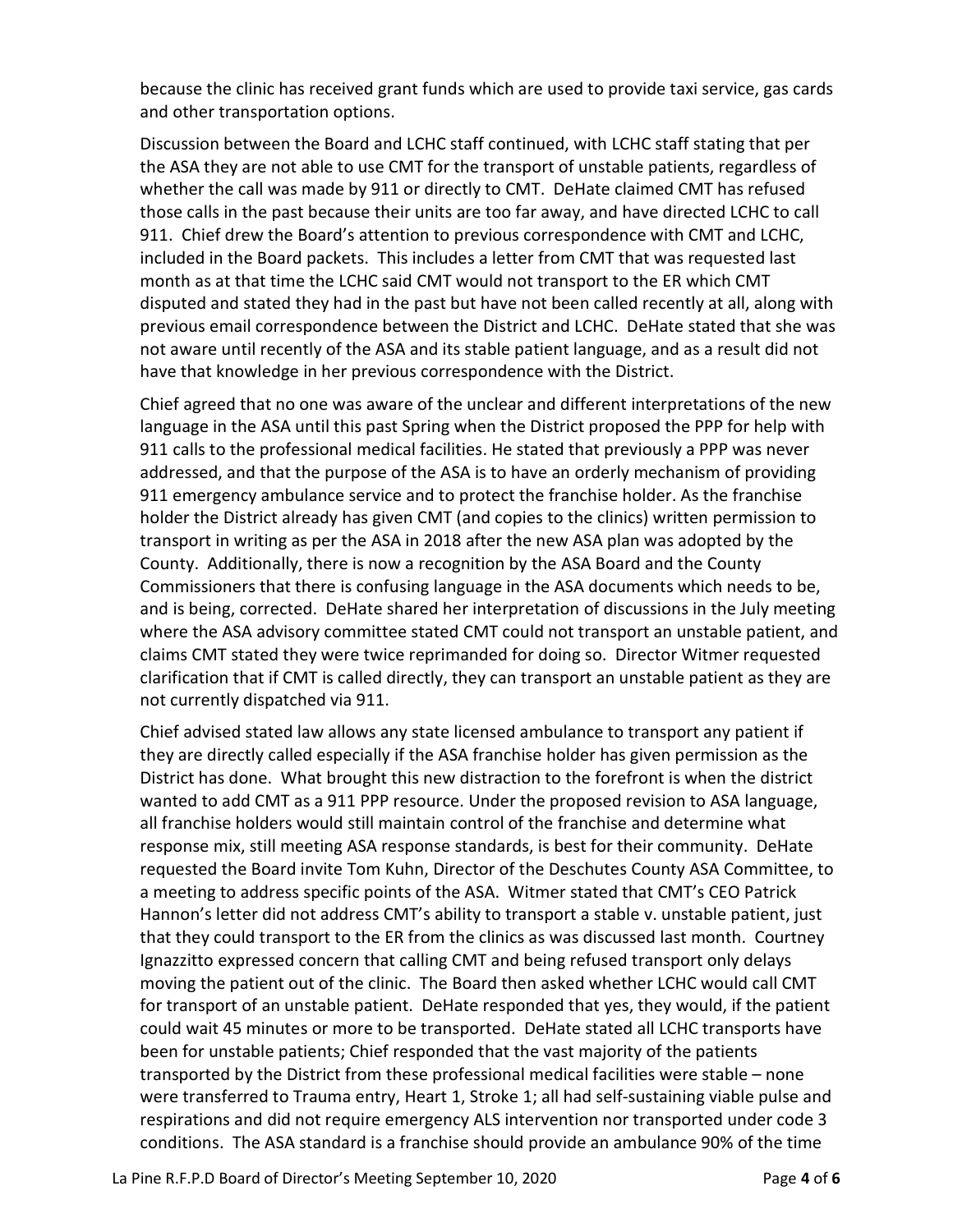within 45 minutes of a 911 call. Chief noted the ASA primarily concerns itself with the lay citizen requesting 911 and delivery of that service. In all the responses at issue with the clinics, while the patients needed care, they were already in the care of a medical professional. Chief stated the debate is who is responsible for payment of transporting these patients so the resource can be available, regardless if there is or was another transport option. The District's Ordinance makes it clear that as of January 1 it is the professional medical facility choosing to use 911 resources is responsible so there can be 911 resources available. Director South stated this is a learning process for all agencies involved, and pending the updated ASA language all agencies need to come to a determination keeping in mind what is best for the patient, the community, the facility and the District. Chief brought the Board's attention back to the pending appeals on the agenda and options available to the Board after review.

C. La Pine CHC Board Transport Appeals – Staff requested Board review on the two appeals submitted to the Board level per the Ordinance and were table at the last meeting for careful review and consideration. Director Witmer stated CMT clarification is needed regarding whether they will transport an unstable patient. He also suggested an executive session so the Board could review the matter (District currently has appeals for transport payment under legal action). Board agreed that clarification directly from CMT would be helpful. Director Hubbard offered that has no impact on the current appeals. Chief stated that as rural medical providers, a professional medical facility needs to be able to care for a patient until transport resources are available. The intent of the Ordinance was to not to discourage medical providers to call for emergency ALS transport of a critical patient. However, the result now has been that every transport has been appealed. DeHate stated that per Hannon the call volume currently is not sufficient for CMT to dedicate a resource to the area. Chief brought the discussion back to Board action, under the Ordinance, on the pending appeals and to the Board's consideration was the process followed. The purpose of the Ordinance is to ensure resources are available for all transports by 911 resources.

DeHate stated the last invoice received (not part of this appeal) was for transport of a patient who was not even a patient of or in LCHC. Chief disagreed, referencing the paramedics documentation and that the LCHC had called 911 for the patient in the LCHC waiting room who LCHC did not provide care for and wanted them out of their facility.

Action: Director Hubbard made a motion to deny appeals on Invoices #53176 and #53158. Director Witmer stated he prefers to wait for clarification from CMT. Roll Call Vote:

| <b>Director South:</b>   | Aye            |
|--------------------------|----------------|
| <b>Director Hubbard:</b> | Ave            |
| <b>Director Witmer:</b>  | <b>Abstain</b> |
| <b>Director Landles:</b> | Aye            |

Staff will request confirmation in writing on whether CMT's ALS paramedics are willing to transport an unstable patient.

DeHate requested a letter from the Board documenting the denials of invoices #53158 and #53176. She also requested LCHC be allowed six months to pay on the above invoices; this was declined by the Board. Chief stated a letter will be provided to LCHC for the appeals denied today.